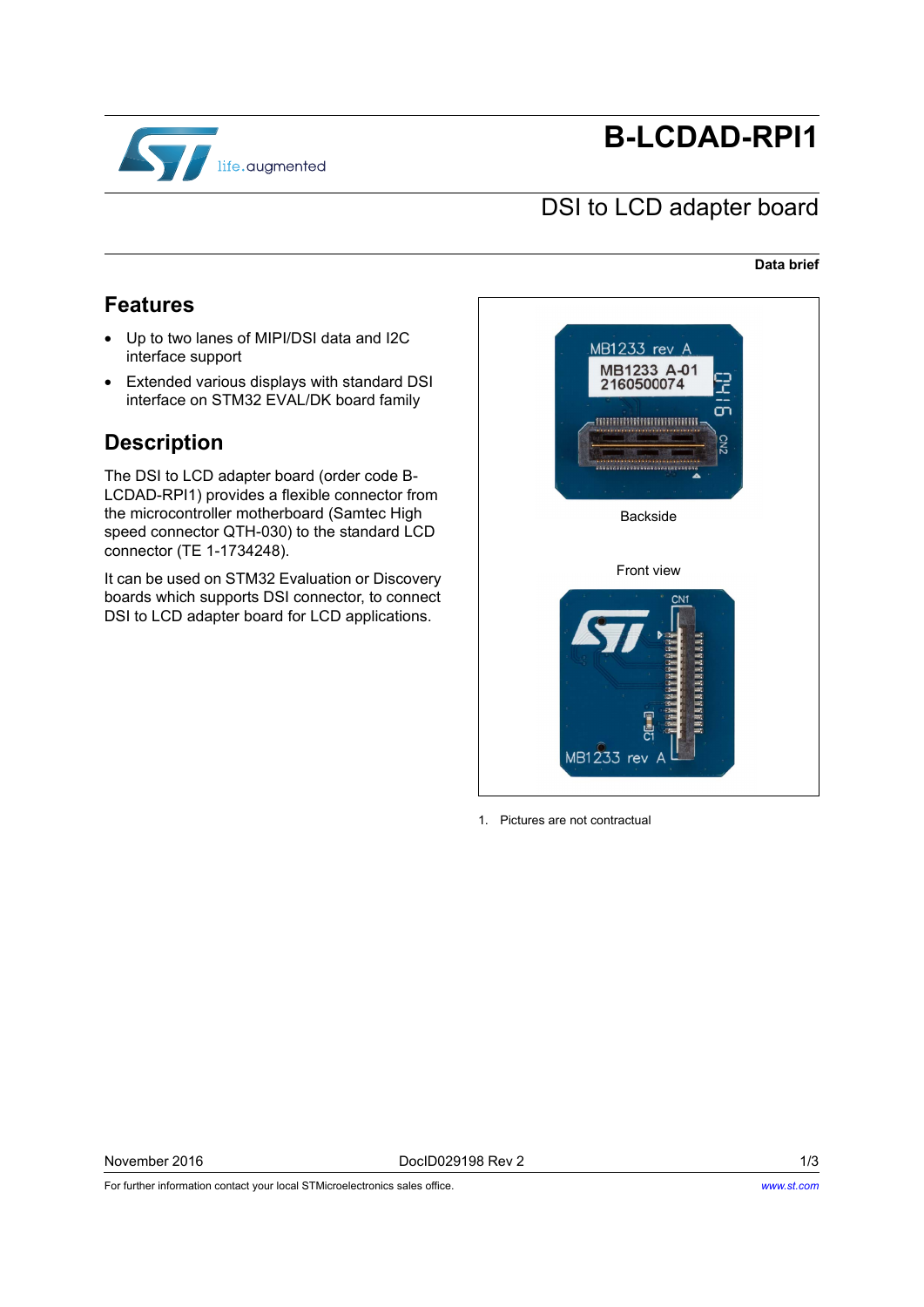## **1 Ordering information**

To order the B-LCDAD-RPI1 adapter board, refer to *[Table 1](#page-1-0)*:

#### **Table 1. Ordering information**

<span id="page-1-0"></span>

| Order code   | <b>Product</b>             |
|--------------|----------------------------|
| B-LCDAD-RPI1 | B-LCDAD-RPI1 adapter board |

## **2 Revision history**

### **Table 2. Document revision history**

| Date        | <b>Revision</b> | <b>Changes</b>                                       |
|-------------|-----------------|------------------------------------------------------|
| 27-May-2016 |                 | I Initial release.                                   |
| 09-Nov-2016 |                 | Updated LCD description in Features and Description. |